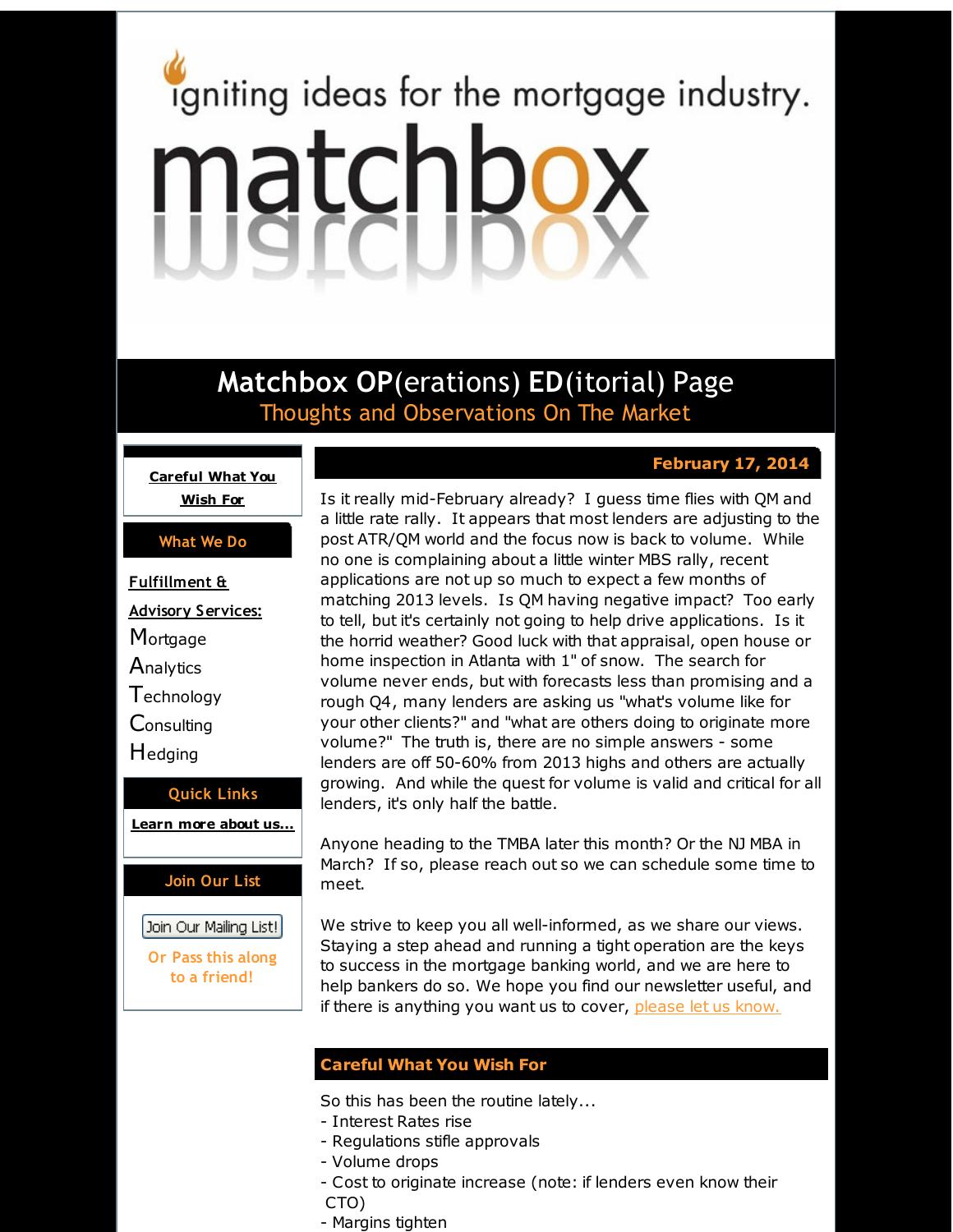- Net revenue drops

The result? Lenders scramble for ways to offset declining revenue; either improve execution or increase volume.

With the continuous re-organization of the industry and some consolidation, many firms are taking on new platforms, branches, or even entire companies. 2014 may turn out to be the year of acquisitions. This expansion is the key for any firm which has seen volume stabilize or grow in relation to 2013. While volume makes for a great headline, does it actually translate to success? Over the last few months we've seen some of these integrations be initially successful and others doomed from the start.

It may sound simple, but planning and foresight is essential to successfully acquiring these sources of volume. Most lenders, or at least every one we speak with are having challenges in integrating new platforms into the company. The struggle comes as implementing a wholesale or correspondent platform requires an investment in time and effort and new branches or acquisitions frequently involve making concessions to the corporate model. We have seen many instances where companies are allowed to come on board and not change a thing - the result is two operating operating models under one roof. Volume may be increasing but it is at the expense of consistency and efficiency. This growth in volume is often flying in the face of the goal of every business owners goal -scale and efficient operations.

The struggles can start with allowing a branch or firm to keep its operations staff intact as 'everyone' is essential. A new production source will estimate 2014 volume to at least meet, if not exceed 2013 - nobody is negotiating with depressed numbers - and who can blame them? Other lenders don't have to fight this battle, but the increased volume means opening another Ops center or decentralizing processing/underwriting. And even those who can bring on this volume without any personnel variances, some will have to work through LOS integrations, training, learning curves, or dare we say it, 'a dual-system model'. All of these decisions are being made in an effort to chase volume and companies think that these additions will increase the bottom line. **We recommend that lenders be careful! No model will allow for a plug and play boarding process. Costs will be higher than expected. Lead time to transition over to the new systems, business rules, and operational workflow will take longer than expected.** Based on experience, these decisions which look good at inception can and often will become a growing liability, particularly if there are heavy draws or salaries involved. **Volume may rise a bit, but so can costs, inefficiencies, turntimes, dedicated boarding efforts, and stress.**

matchbox promotes a few key themes with the most important being consistency. A lender's ability to succeed in this volatile market is based on their ability to create and support a consistent operations model. Where and why is consistency the key to success?

**Compliance:** Today more than ever, banks need a streamlined and consistent compliance policy. How are firms issuing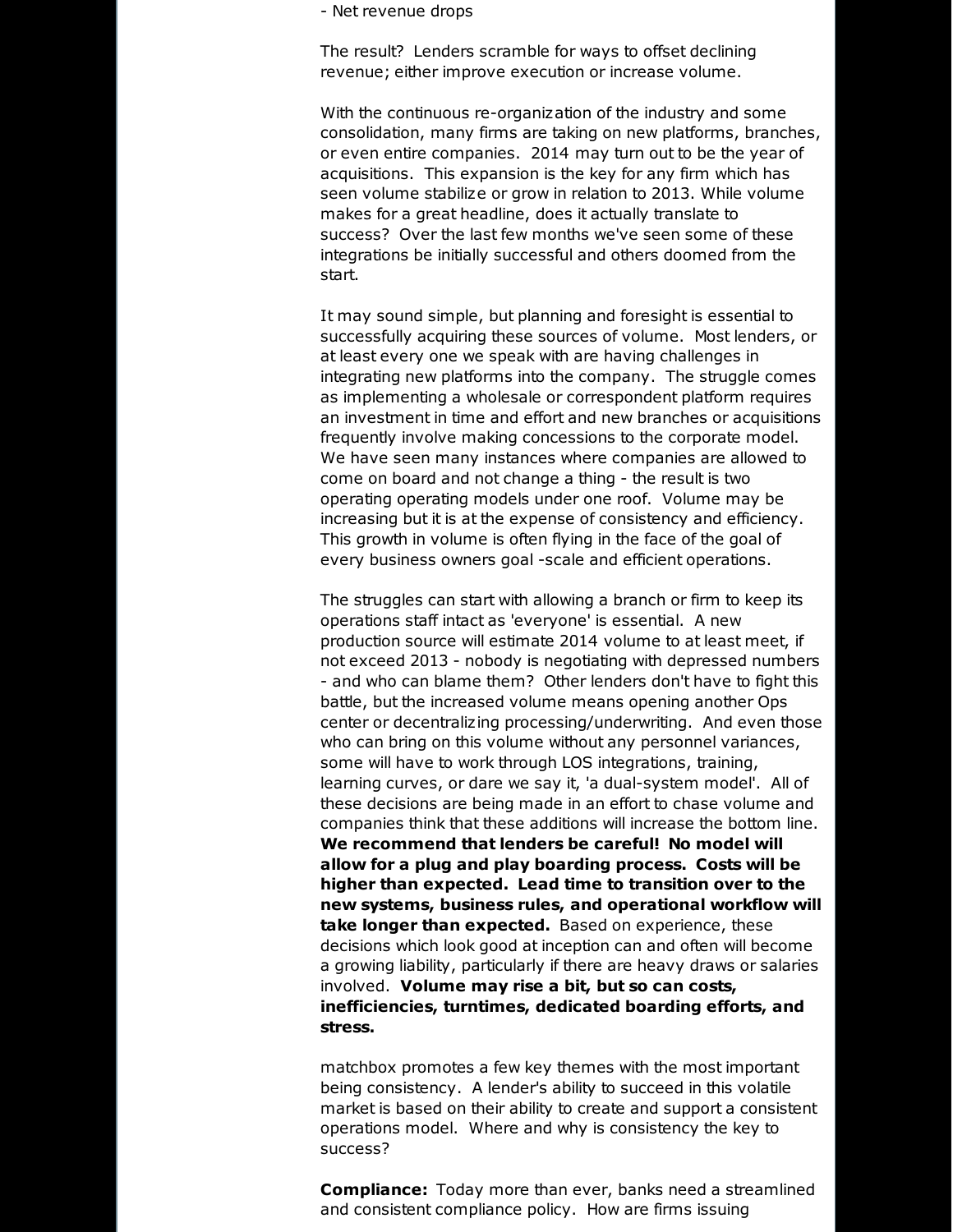disclosures or closing documents out of two different systems on a regular basis? How are firms allowing originators to originate out of two different LOS's? Good luck effectively managing compliance and business rules out of two separate pieces of technology. And good luck explaining this rationale in an audit. Audits touch upon presenting your processes in an orderly and consistent fashion. Lenders are failing the first test when opening with "well, we originate out of Calyx Point and MortgageBuilder, and Avista."

**Compensation:** We are amazed that companies still are managing multiple compensation models and are ok with payroll taking 1-2 days each pay-cycle to reconcile. Comp plans should be consistent and easy to calculate and compute. If they're not, a lender likely has some fair lending and ATR/QM exposure. If a legend, ledger or spreadsheet is required in order to explain or manage a comp plan, there's likely a problem. We appreciate that recruiting is not easy and compensation is a very sensitive topic, but if a comp plan works for the company it should work for the new branch/employee. Be careful, that comp plan that you are being forced to match may be the one that is forcing the other company out.

**Secondary:** Lock Desks and Secondary Managers are under pressure to keep volume up and margins in-line. Their world is a constant juggling act of making exceptions and managing pricing in hopes of keeping the volume flowing and new (and old) sales groups happy. We are seeing that many firms are not consistent on their exception process and do not realize it until it is too late. One little exception each day may not seem like a lot, but 20-30 per month and the impact will be felt, especially as volume and margins have been contracting. We have yet to speak with a lender who reports and analyzes their exceptions or concessions on a regular basis.

**Economies of Scale:** The main reason a branch or group should want to come to another company is to take advantage of the new lenders infrastructure in the hopes of leveraging technology and resources to improve the origination process while reducing expenses. Too often we see lenders who are already overstaffed and allow the new branches ops staff to remain intact, creating a redundant department which already operates well at corporate. Addition by subtraction should be the rule here, but it seems like it is rarely employed. Addition by addition may not be the most effective model.

**Third Party Vendors:** A lender should have its own set of approved and vetted third party vendors with which it conducts business. There should be very few reasons that the new branch is allowed to maintain its existing relationships that are not the same or vetted by corporate. Speaking to compliance again, it does not present very well to auditors when a lender has multiple credit, title or AMC relationships.

Compliance has taken a big chunk of the profit pie over the last few years and while there are ways to improve this over time, it is a reality. Lenders are now looking to maintain volume and vet every business opportunity available. Negotiating is tough. The struggle some have experienced lately is underestimating the importance of a realistic, well devised boarding process. The